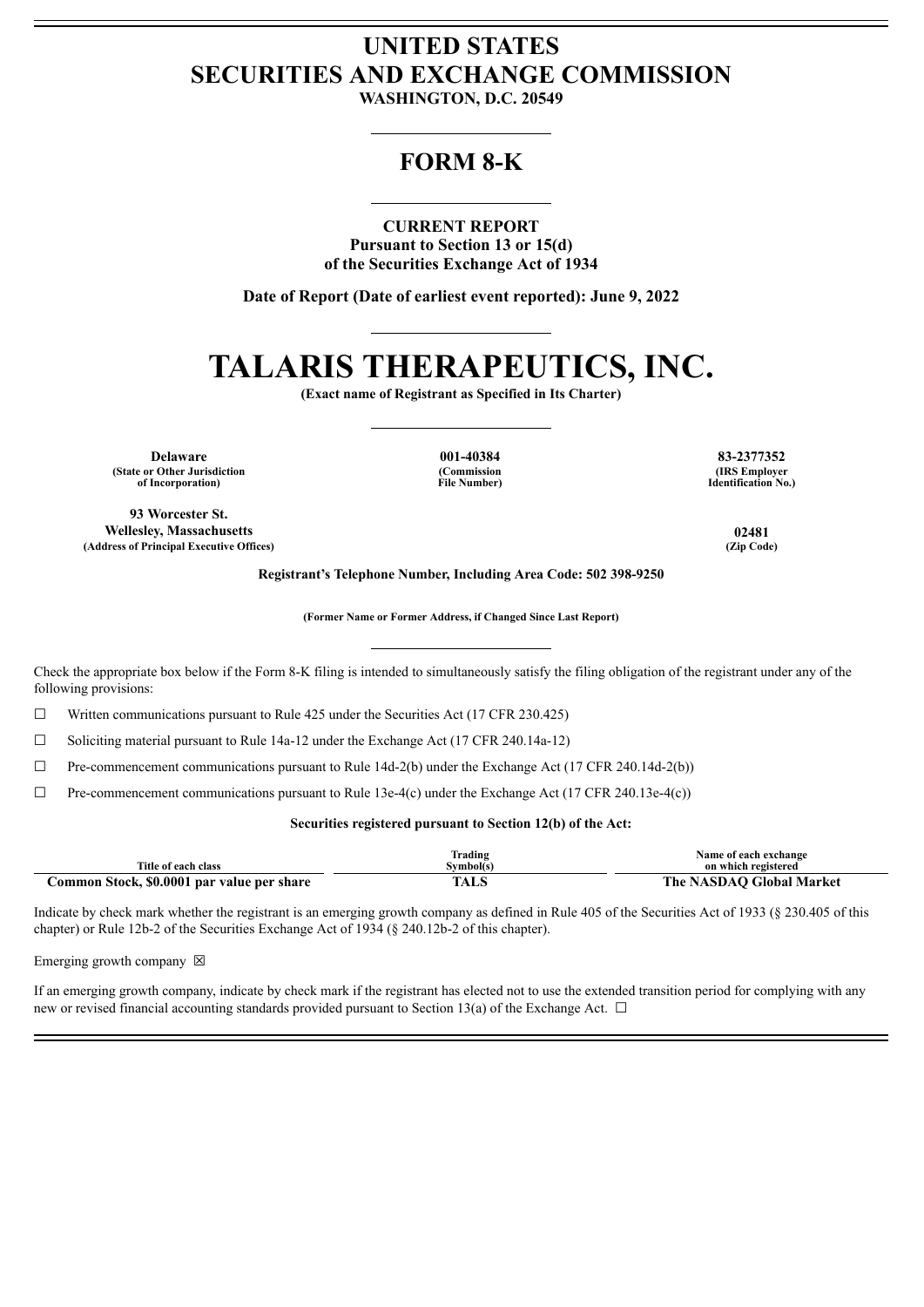#### **Item 5.07 Submission of Matters to a Vote of Security Holders**

On June 9, 2022, Talaris Therapeutics, Inc., a Delaware corporation (the "Company"), held its annual meeting of stockholders (the "Annual Meeting"). As of April 14, 2022, the record date for the Annual Meeting, there were 40,312,069 shares of the Company's voting common stock outstanding. The Company's stockholders voted on the following matters, which are described in detail in the Company's definitive proxy statement filed with the U.S. Securities and Exchange Commission on April 29, 2022:

a) The stockholders of the Company elected each of Mark D. McDade, Francois Nader, M.D. and Scott Requadt as Class I directors for a three-year term that expires at the annual meeting of stockholders to be held in 2025 and until their respective successor has been duly elected and qualified or until their earlier death, resignation or removal. The results of the such vote were as follows:

| <b>Name</b>          | Votes<br>For  | Votes<br>Withheld | Broker<br><b>Non-Votes</b> |
|----------------------|---------------|-------------------|----------------------------|
| Mark D. McDade       | 29.162.683.29 | 2.041.961.09      | 4.005.101                  |
| Francois Nader, M.D. | 29.146.242.29 | 2.058.402.09      | 4.005.101                  |
| Scott Requadt        | 29.128.240.29 | 2.076.404.09      | 4.005.101                  |

b) The stockholders of the Company ratified the appointment of Deloitte & Touche LLP as the Company's independent registered public accounting firm for the fiscal year ending December 31, 2022. The results of the such vote were as follows:

| Votes      | Votes      |         | Broker           |
|------------|------------|---------|------------------|
| For        | Against    | Abstain | <b>Non-Votes</b> |
| 093.718.20 | 102.641.18 | 13,386  |                  |

No other matters were submitted to or voted on by the Company's stockholders at the Annual Meeting.